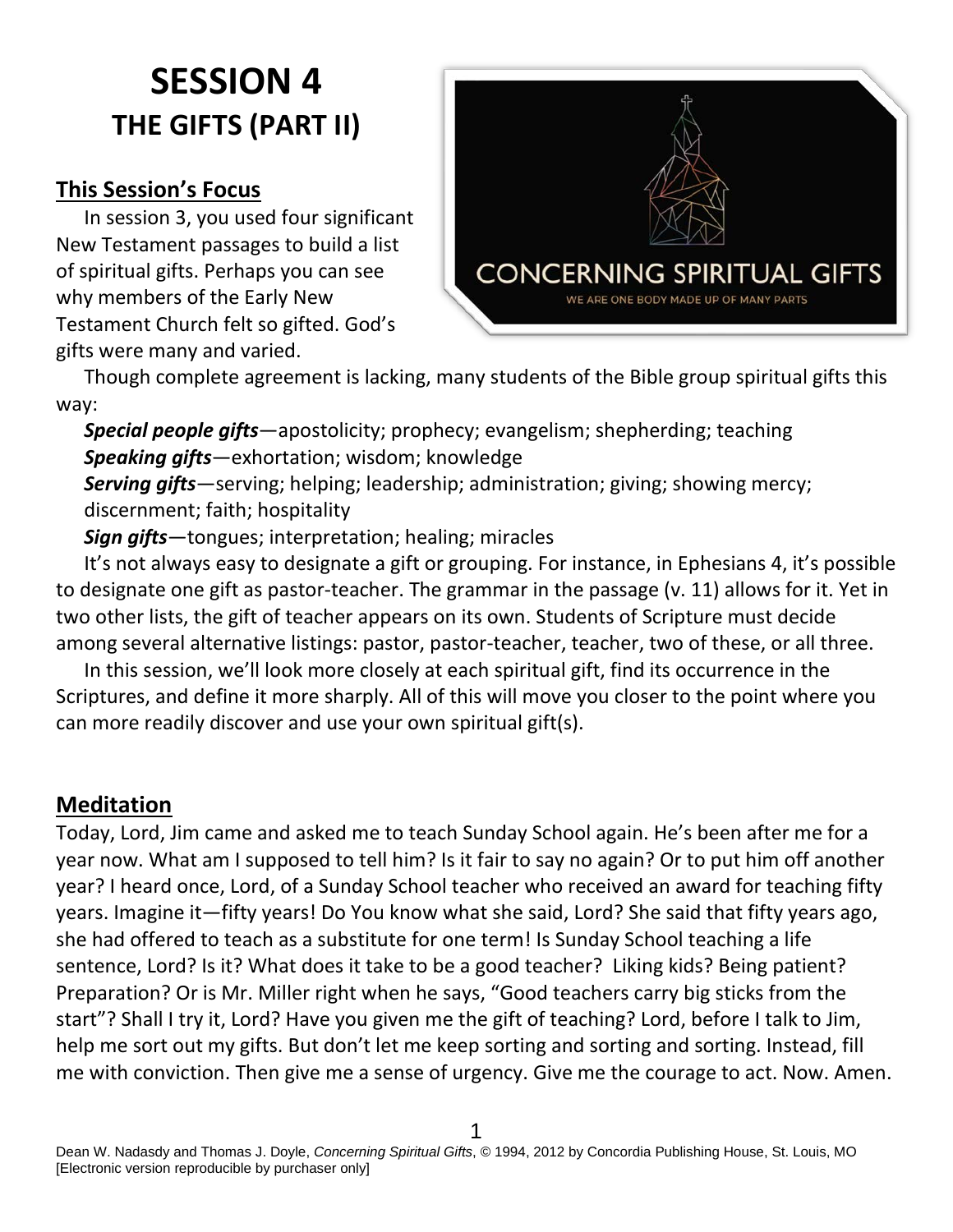# **Session Primer**

Meet three members of Grace Church. They could belong to any church.

*†* Tom is the pastor of Grace Church. His people support and love him, but he lacks the confidence he once had. He questions his effectiveness, especially in his teaching and preaching. He still likes to call on members, visit the sick, and make evangelism visits. However, the preaching and the teaching have become a burden. Tom wonders if he should be in the ministry.



- *†* Carol faces a potentially dangerous situation at work. For several months, she has known about a shady deal her boss made with one of the women on the staff. In return for sexual favors, he rewards the woman with extra benefits and assignments. It's getting harder for Carol to stay quiet. Her faith, she says, will not allow her to let the situation continue. She must confront both the boss and the co-worker. She knows her job will be on the line. Still, she has decided to speak up.
- *†* Frank has always appreciated Dale's insight and wise counsel. They're good friends. Over coffee, Frank explains that he's leaving Grace Church. He tells Dale he thinks he'd be happier at a church that is more spiritually alive. But he wonders. Is this God's will or just his own need for change? Is God causing him to feel uncomfortable about leaving Grace, or is this a temptation on the part of the devil? Frank hopes Dale can help him understand.
- 1. Look again at the list of spiritual gifts. In each of these cases, what specific spiritual gifts are being used or being sought?
- 2. In your opinion, is it possible to be a pastor without having some of the gifts? If so, which ones are crucial? If not, why?
- 3. Why do you think some Christians are more willing to boldly confront difficult situations?
- 4. What would you tell Frank if he came to you for advice? He wants to be spiritually fulfilled. Is this an adequate reason for leaving his congregation?

# **Biblical Search and Study**

- 1. Take a closer look at spiritual gifts. As you do, carefully examine the following definitions and passages; explain how this gift works and what it accomplishes in the Church; suggest activities or ministries in the Church that would fully employ this gift.
	- a. **Apostolicity**—A particular Christian appointed by the Holy Spirit and empowered with special gifts for leading, inspiring, and developing the churches of God by the proclamation of the Gospel and the teaching of true doctrine (Acts 13–14). Note: Although qualities of the office of apostle and prophet exist today, most theologians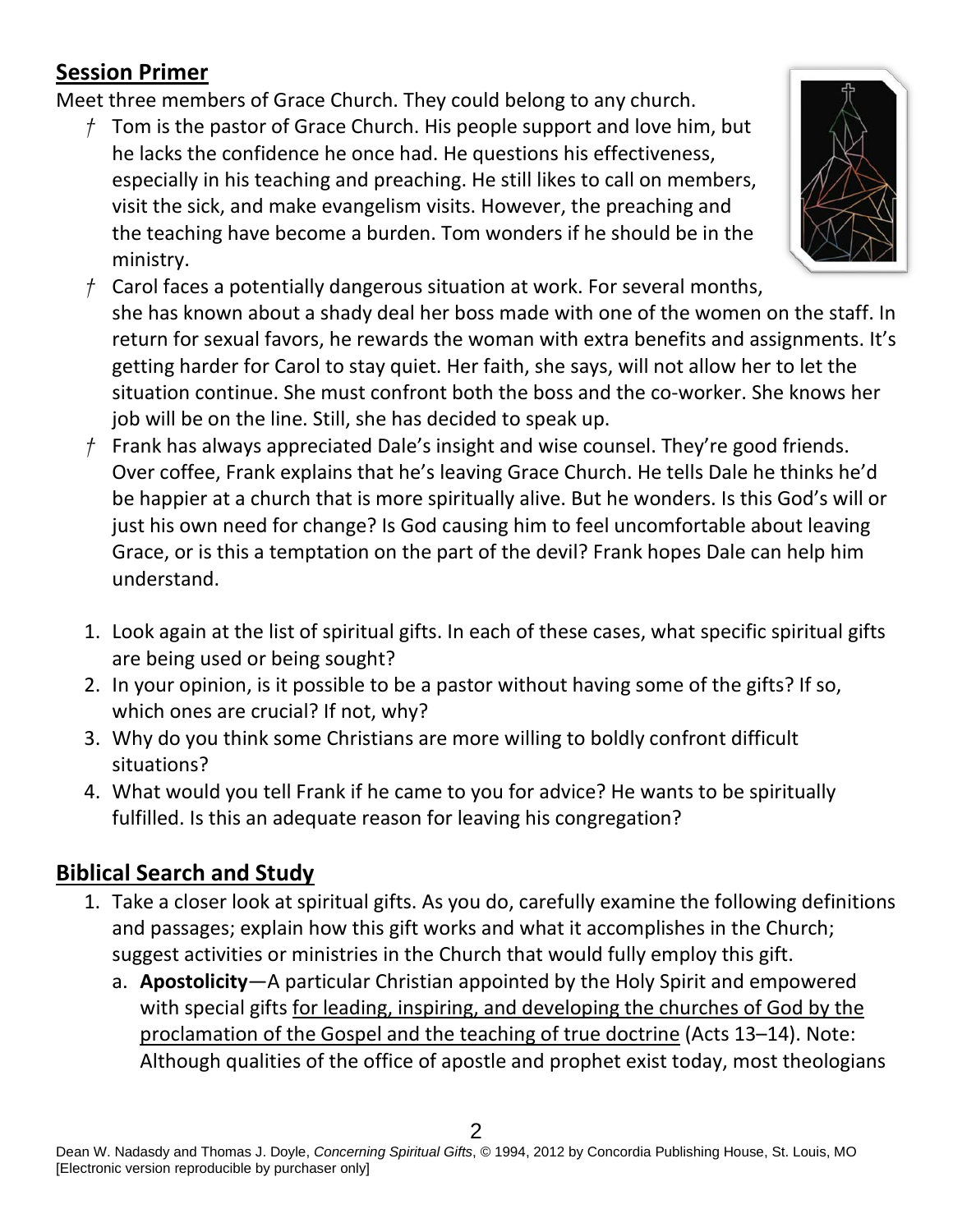teach that these offices do not exist today since none of us is an eyewitness to the resurrection (Acts 1:21–22). The once-for-all-times nature of these offices is stressed when St. Paul says the Church has been built (aorist passive tense of verb) on the foundation of the apostles and prophets (Ephesians 2:20).

- b. **Prophecy**—A particular Christian appointed by the Holy Spirit and empowered with special gifts for communicating the Word of God to people (Acts 2:14–21; 11:27–30; 1 Corinthians 14:1–5, 30–33, 37– 40).
- c. **Evangelism**—A particular Christian appointed by the Holy Spirit and empowered with special gifts for presenting the Good News of Jesus Christ to non-Christians so that unbelievers become disciples of our Lord (Acts 21:8; 8:1–8, 26–40).
- d. **Shepherding**—A particular Christian appointed by the Holy Spirit and empowered with special gifts for taking on the responsibility for the spiritual welfare of the community of God's people. (Pastor means "shepherd." "Pastor" and "elder" are used synonymously in the New Testament. See John 21:16; 1 Timothy 3:1–7; and Titus 1:5–9.)
- e. **Teaching**—A particular Christian appointed by the Holy Spirit and empowered with special gifts for communicating the truths of God's Word so that others learn (Matthew 28:18–20; Acts 2:42; 13:1; James 3:1–5).
- f. **Exhortation**—The special gift whereby the Holy Spirit enables particular Christians to stand alongside fellow Christians in need and bring them counsel and encouragement. (Exhortation, which means literally "to call to the side of," is sometimes translated "encouragement." (See 1 Thessalonians 5:14; 2 Timothy 4:2; Titus 1:9; 2:15; and Hebrews 3:12–15.)
- g. **Wisdom**—The special gift whereby the Holy Spirit enables particular Christians to bring to the Church an understanding of God's will for Christian living (1 Corinthians 1:18–25; 2 Timothy 3:15).
- h. **Knowledge**—The special gift whereby the Holy Spirit enables particular Christians to understand the great truths of God's Word and to make them relevant to specific situations in the Church (Romans 11:33–36; 1 Corinthians 13:8–12).
- i. **Serving**—The special gift whereby the Holy Spirit enables particular Christians to identify the needs of people (inside and outside the Church) and implement plans to meet those needs (John 13:1–17; Acts 6:1–3; 2 Corinthians 8:1–15).
- j. **Helping**—The special gift whereby the Holy Spirit enables particular Christians to willingly bear the burdens of other Christians and so help others in the Church, thus enabling them to do their tasks more efficiently (Acts 20:34–35; Galatians 6:2; 2 Timothy 4:11).

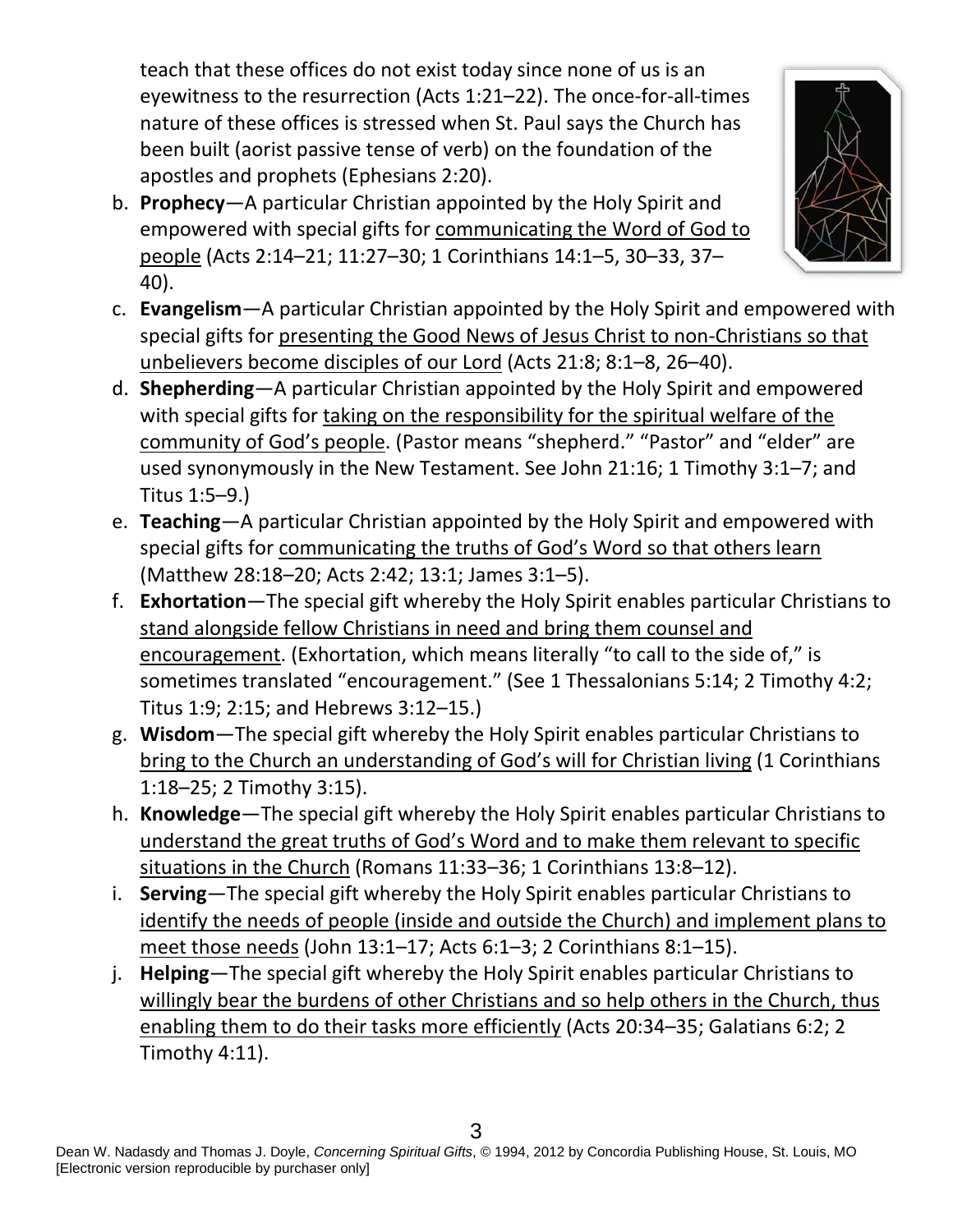- k. **Leadership**—The special gift whereby the Holy Spirit enables particular Christians to motivate God's people, delegate responsibilities, and direct and inspire so that the Church's work goes on effectively (Exodus 18:13–26; 1 Thessalonians 5:12–13; 1 Timothy 5:17–22).
- l. **Administration**—The special gift whereby the Holy Spirit enables particular Christians effectively to direct a segment of the Church's ministry, keeping the Church on course (Acts 14:23; 1 Timothy 5).
- m. **Giving**—The special gift whereby the Holy Spirit enables particular Christians to offer their material blessings for the work of the Church with exceptional willingness, cheerfulness, and liberality (2 Corinthians 8:1–5; 9:6–15; Philippians 4:15–20).
- n. **Showing mercy**—The special gift whereby the Holy Spirit provides particular Christians with an exceptional measure of love and compassion and moves them to devote large amounts of time and energy to care for the suffering. (See Romans 12:8 and Colossians 3:12. Note: The word in the original denotes strong emotional responses that come from the viscera, the "bowels" in Greek.)
- o. **Discernment**—The special gift whereby the Holy Spirit enables particular Christians to distinguish with clarity between that which is of God and that which is of this world and of Satan (Acts 5:3–6; 8:18– 23; 16:16–18; 1 John 4:1–6).
- p. **Faith**—The special gift whereby the Holy Spirit provides particular Christians with unusual trust in God's promises, thus enabling them to take heroic stands for their Christian principles and to face danger, persecution, and pressure with confidence in God's power and presence (Hebrews 11; Acts 6:8–15).
- q. **Hospitality**—The special gift whereby the Holy Spirit provides particular Christians with willing hearts, thus enabling them cheerfully to open their homes to others, offering them lodging, food, and fellowship (Luke 10:1–12; Acts 16:13–15; 1 Timothy 3:2; Hebrews 13:1–2; 1 Peter 4:9).
- r. **Tongues**—The special gift whereby the Holy Spirit enables particular Christians to speak to God or to fellow Christians in a language they have never learned (1 Corinthians 14).
- s. **Interpretation**—The special gift whereby the Holy Spirit enables particular Christians to translate that which is spoken in tongues for the Church (1 Corinthians 14:6–19, 26–33).
- t. **Healing**—The special gift whereby the Holy Spirit uses particular Christians to restore health to the sick (Luke 9:1–2; Acts 3:1–16; 28:7–10; James 5:14–16).
- u. **Miracles**—The special gift whereby the Holy Spirit uses particular Christians to perform mighty acts revealing God's power (John 14:12–14; Acts 6:8; 8:6–8).